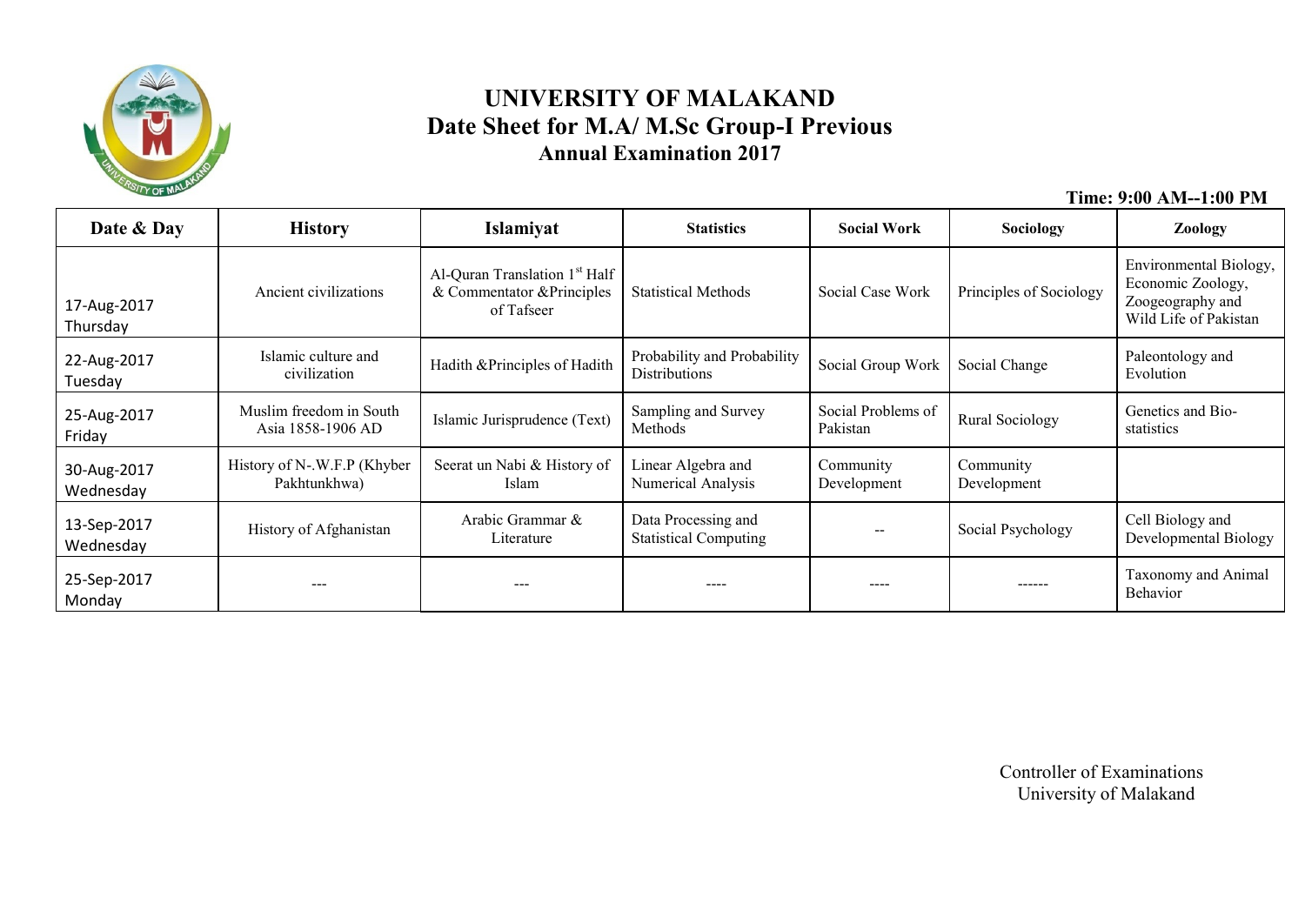

#### **UNIVERSITY OF MALAKAND Date Sheet for M.A/ M.Sc Group-I Final Annual Examination 2017**

| $\sim$ or $\sim$         |                                                                                                                                          |                                                                                                                                                                                 |                                                |                          |                              |                                            |
|--------------------------|------------------------------------------------------------------------------------------------------------------------------------------|---------------------------------------------------------------------------------------------------------------------------------------------------------------------------------|------------------------------------------------|--------------------------|------------------------------|--------------------------------------------|
| Date & Day               | <b>History</b>                                                                                                                           | Islamiyat                                                                                                                                                                       | <b>Statistics</b>                              | <b>Social Work</b>       | Sociology                    | Zoology                                    |
| 16-Aug-2017<br>Wednesday | Philosophy of history and historiography                                                                                                 | Al-Quran Translation 2 <sup>nd</sup> Half and<br>commentary along-with Grammar                                                                                                  | Design and Analysis<br>of Experiments          | <b>Local Government</b>  | Sociological Theory          | Bio-Chemistry &<br>Physiology              |
| 21-Aug-2017<br>Monday    | Group A. The Holy Prophet<br>orthodox caliphs and<br>Umayyad.<br>Group B. Muslims in south Asia<br>711-1526 AD                           | Principles of Islamic<br>jurisprudence                                                                                                                                          | <b>Statistical Inference</b>                   | Research<br>Methodology  | <b>Research Methods</b>      | Parasitology-A                             |
| 24-Aug-2017<br>Thursday  | Group A. The Abbasids and<br>the Muslims in Spain<br>Group B. Muslims in south Asia<br>1526-1707 AD                                      | Islam and other world religions                                                                                                                                                 | <b>Regression Analysis</b><br>and Econometrics | Social Psychology        | Population and<br>Demography | Fisheries-A                                |
| 29-Aug-2017<br>Tuesday   | Group A. The Ottomans<br>Group B. Muslims in south Asia<br>1707-1858 AD                                                                  | Kalam and Philosophy of Islam /<br>Islam and contemporary Muslim<br>world                                                                                                       | Multivariate Analysis                          |                          |                              | Parasitology B                             |
| 12-Sep-2017<br>Tuesday   | Group A. Modern Muslim states<br>with special<br>reference to Egypt,<br>Turkey, Saudi<br>Arabia, Iran<br>Group B. Pakistan since 1947 AD | <b>Old Course:</b><br>Islamic economic/<br>Islamic politics/<br>Islam and science/<br><b>New Course:</b><br>Islam & Modern Economics<br>Thought & Islamic Law<br>of Inheritance | <b>Population Studies</b>                      | <b>Social Statistics</b> | <b>Social Statistics</b>     | Entomology-A                               |
| 15-Sep-2017<br>Friday    | Group A. Islam in Africa<br>Group B. Genesis of Pakistan<br>1906-1947 AD                                                                 |                                                                                                                                                                                 |                                                |                          |                              | Medical<br>Microbiology &<br>Biotechnology |
| 19-Sep-2017<br>Tuesday   | Group A. Muslim political thought<br>Group B. India since 1947 AD                                                                        |                                                                                                                                                                                 |                                                |                          |                              |                                            |
| 20-Sep-2017<br>Wednesday |                                                                                                                                          |                                                                                                                                                                                 | --                                             |                          | --                           | Fisheries-B                                |
| 25-Sep-2017<br>Monday    |                                                                                                                                          |                                                                                                                                                                                 |                                                |                          |                              | Entomology- <b>B</b>                       |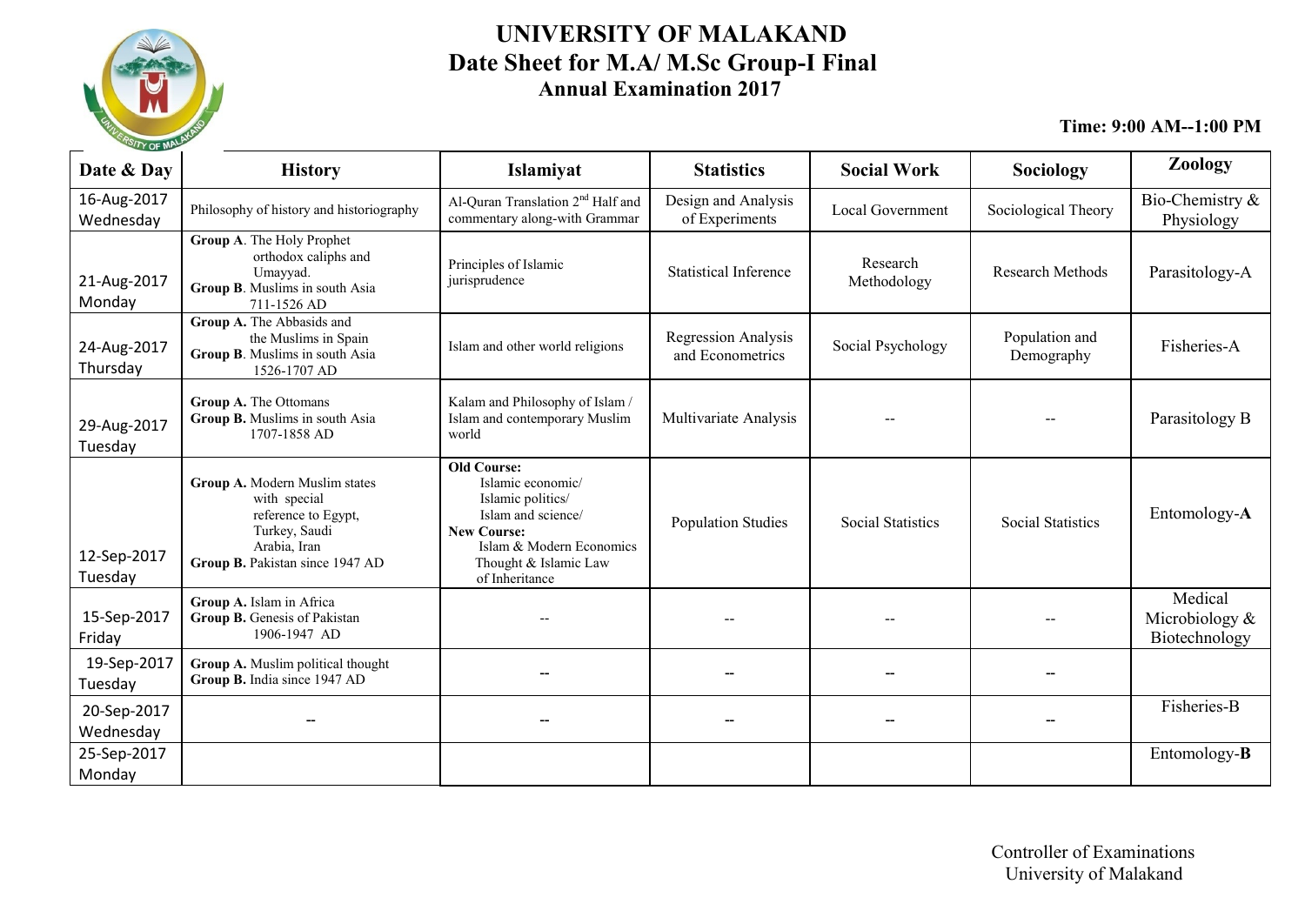

#### **UNIVERSITY OF MALAKAND Date Sheet for M.A/ M.Sc Group-II Previous Annual Examination 2017**

| ERSITY OF MAL            |                                             |                                                                                                                           |                                            |                                                      | Time: 9:00 AM--1:00 PM                      |
|--------------------------|---------------------------------------------|---------------------------------------------------------------------------------------------------------------------------|--------------------------------------------|------------------------------------------------------|---------------------------------------------|
| Date & Day               | <b>International Relation</b>               | Arabic                                                                                                                    | Pashto                                     | <b>Political Science</b>                             | <b>Journalism and Mass</b><br>Communication |
| 18-Aug-2017<br>Friday    | History of international<br>relations       | Old Course: Religious literature Al Quran<br>New Course: Applied (Arabic) Grammar                                         | History of Pashto<br>Language & Literature | Govt. and politics in Pakistan                       | Journalistic Language                       |
| 23-Aug-2017<br>Wednesday | Basic factors in<br>international relations | <b>Old Course: Classical Literature</b><br>(prose and poetry)<br>New Course: Essay Writing, Conversation &<br>Translation | <b>Ancient Poetry</b>                      | Political systems                                    | Reporting                                   |
| 28-Aug-2017<br>Monday    | Foreign policy analysis                     | Old Course: Grammar (Alsarf)<br>New Course: Classical & Modern Prose                                                      | <b>Ancient Prose</b>                       | Political philosophy                                 | Sub-Editing                                 |
| 11-Sep-2017<br>Monday    | Pakistan in world affairs                   | Old Course: Grammar (Al Nahva)<br>New Course: Arabic Poetry (Classical & Modern)                                          | Detailed study of<br>Rahman Baba           | History and principles of<br>international relations | Media History & Law                         |
| 14-Sep-2017<br>Thursday  | International and regional<br>organization  | Old Course: Novel and Drama<br>New Course: Rhetoric                                                                       | Islamic studies &<br>History               | Principles of public<br>administrations              | <b>Mass Communication Theory</b>            |

 Controller of Examinations University of Malakand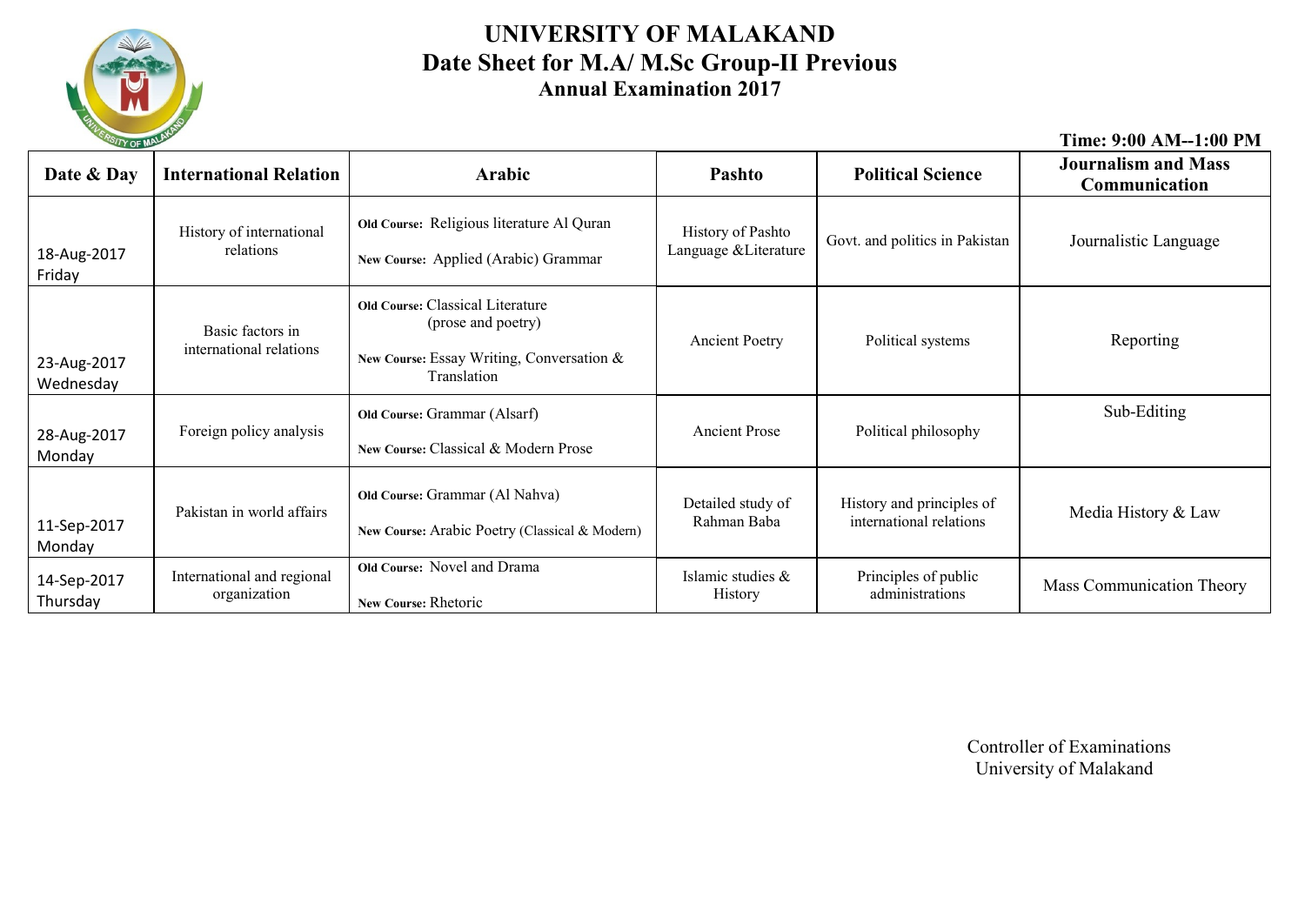

### **UNIVERSITY OF MALAKAND Date Sheet for M.A/ M.Sc Group-II Final Annual Examination 2017**

| Date & Day               | <b>International Relation</b>                  | Arabic                                                                                                  | Pashto                          | <b>Political Science</b>                                                                                                                                                          | <b>Journalism and Mass</b><br>Communication                                                   |
|--------------------------|------------------------------------------------|---------------------------------------------------------------------------------------------------------|---------------------------------|-----------------------------------------------------------------------------------------------------------------------------------------------------------------------------------|-----------------------------------------------------------------------------------------------|
| 17-Aug-2017<br>Thursday  | Public and international law                   | Old Course: Religious literature (Alhadith)<br>New Course: Religious literature                         | Modern poetry                   | Political development social<br>change and research<br>methodology                                                                                                                | Broadcasting In<br>Pakistan                                                                   |
| 22-Aug-2017<br>Tuesday   | Politics of international<br>economic relation | Old Course: Modern literature (poetry and prose)<br>New Course: Sources Of Arabic Language & Literature | Modern prose                    | Muslim world and its political dynamics                                                                                                                                           | Public Relations &<br>Advertising                                                             |
| 25-Aug-2017<br>Friday    | Strategic studies                              | Old Course: Literary history of Arabs<br>New Course: Literature of Undalus &Overseas                    | Detail study of<br>Khushal      | Group A. International law<br>and organization<br>Group B. Political and<br>institutional<br>development in<br>Pakistan<br>Group C. Western political<br>philosophy               | Development Support<br>Communication (Dsc)                                                    |
| 30-Aug-2017<br>Wednesday | Foreign policy of neighbor<br>countries        | <b>Old Course: Rhetoric</b><br>New Course: History of Arabic Literature                                 | Critical literature<br>Rhetoric | Group A. Foreign policy<br>Analysis and the foreign policies<br>of USA, China, India<br>and Pak<br><b>Group B.</b> Economy of Pakistan<br>Group C. Muslim political<br>philosophy | Pakistan Affairs                                                                              |
| 13-Sep-2017<br>Wednesday | International politics of<br>Middle East       | <b>Old Course:</b> Essay writing<br>New Course: Islamic Literature & Criticism                          | Essay                           | Group A. Policies of<br>international<br>Economic relations<br>Group B. Pakistan in world<br>Affairs<br>Group C. Contemporary political<br>thoughts                               | <b>Communication Research</b><br>Methods/<br>Feature, Column, And<br><b>Editorial Writing</b> |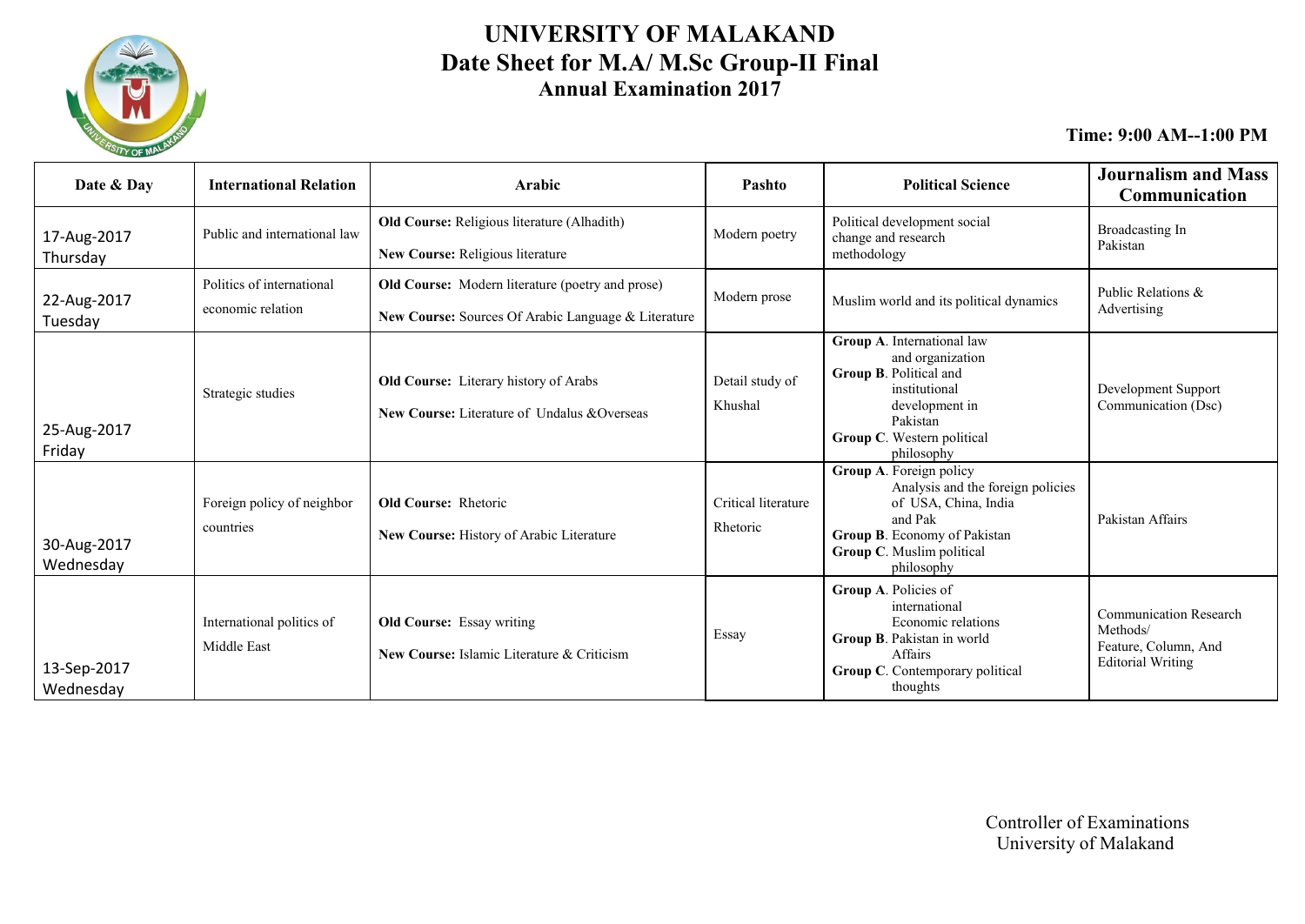

#### **UNIVERSITY OF MALAKAND Date Sheet for M.A/ M.Sc Group-III Previous Annual Examination 2017**

|--|

| Date & Day               | Urdu                       | <b>Physics</b>                     | <b>Economics</b>                         | <b>Computer Science</b>                   | <b>English</b>                |
|--------------------------|----------------------------|------------------------------------|------------------------------------------|-------------------------------------------|-------------------------------|
| 21-Aug-2017<br>Monday    | History of Urdu Literature | Mathematical methods of<br>physics | Public finance and Monetary<br>Economics | <b>Operating System</b>                   | Introduction to Literature    |
| 24-Aug-2017<br>Thursday  | Fiction                    | Electromagnetic field and<br>waves | Macro economic Theory                    | Database                                  | History of English literature |
| 29-Aug-2017<br>Tuesday   | Prose                      | Classical mechanics                | Mathematics for Economists               | Data Structure                            | Poetry-I                      |
| 12-Sep-2017<br>Tuesday   | Modern Prose               | Statistical mechanics              | Basic statistics and research<br>methods | Data Communication and<br><b>Networks</b> | Prose                         |
| 15-Sep-2017<br>Friday    | Ghazal                     | Modern physics                     | Micro economics Theory                   | Object Oriented<br>Programming            | Language and Linguistics      |
| 20-Sep-2017<br>Wednesday |                            |                                    |                                          | Digital Logic and Design                  |                               |

Controller of Examination University of Malakand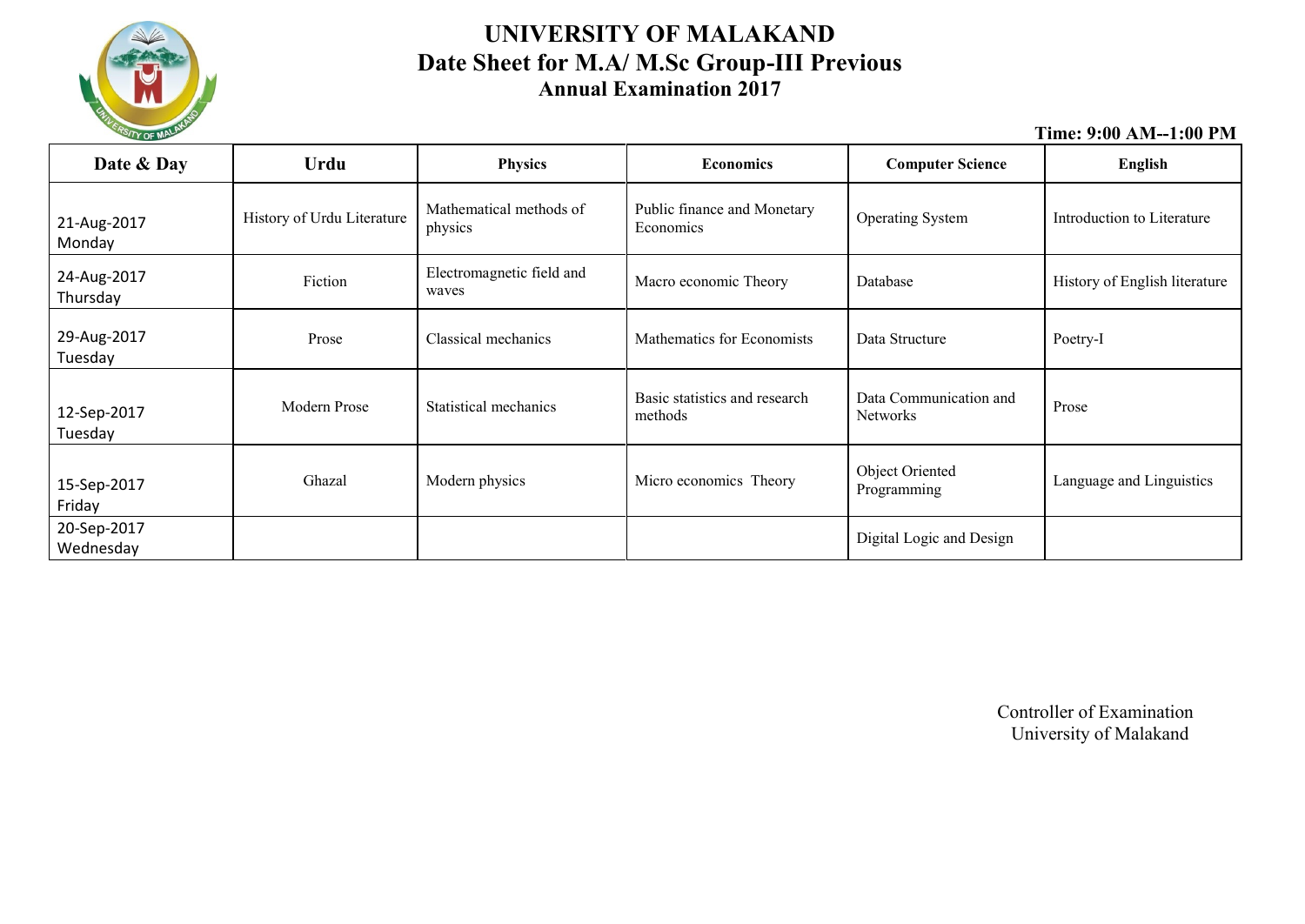

## **UNIVERSITY OF MALAKAND Date Sheet for M.A/ M.Sc Group-III Final Annual Examination 2017**

| Date & Day               | Urdu                                                                           | <b>Physics</b>           | <b>Economics</b>                                                                             | <b>Computer Science</b>      | English                      |
|--------------------------|--------------------------------------------------------------------------------|--------------------------|----------------------------------------------------------------------------------------------|------------------------------|------------------------------|
| 18-Aug-2017<br>Friday    | Nazam                                                                          | Electronics              | Econometrics                                                                                 | Java & analysis of Algorithm | Poetry II                    |
| 23-Aug-2017<br>Wednesday | Qasida, Masnavi,<br>Marsia                                                     | Solid state physics      | Group-1. Development<br>Group-II. Economic analysis<br>of project<br>planning and Management | <b>Compiler Construction</b> | Drama                        |
| 28-Aug-2017<br>Monday    | Iqbaliat                                                                       | Nuclear physics          | Group-I. Managerial<br>Economics<br>Group-II. Human resource<br>Development                  | Artificial Intelligence      | Criticism                    |
| 11-Sep-2017<br>Monday    | Tanqid (Criticism)                                                             | <b>Ouantum</b> mechanics | Group-I Economy of Pakistan<br>Group-II. Economics of Marketing                              | Electronic Commerce          | English language<br>teaching |
| 14-Sep-2017<br>Thursday  | Essay / Mass<br>Communication/Persian<br>Language/ Language and<br>Languistics |                          | Group-I Agricultural<br>Economics<br>Group-II. Industrial Economics                          | Software Engineering         |                              |
| 18-Sep-2017<br>Monday    | $\sim$                                                                         |                          | Group-I. International<br>Economics<br>Group-II. Operations research<br>and Math Pprog.      | $\overline{\phantom{a}}$     | Novel                        |
|                          |                                                                                |                          |                                                                                              |                              |                              |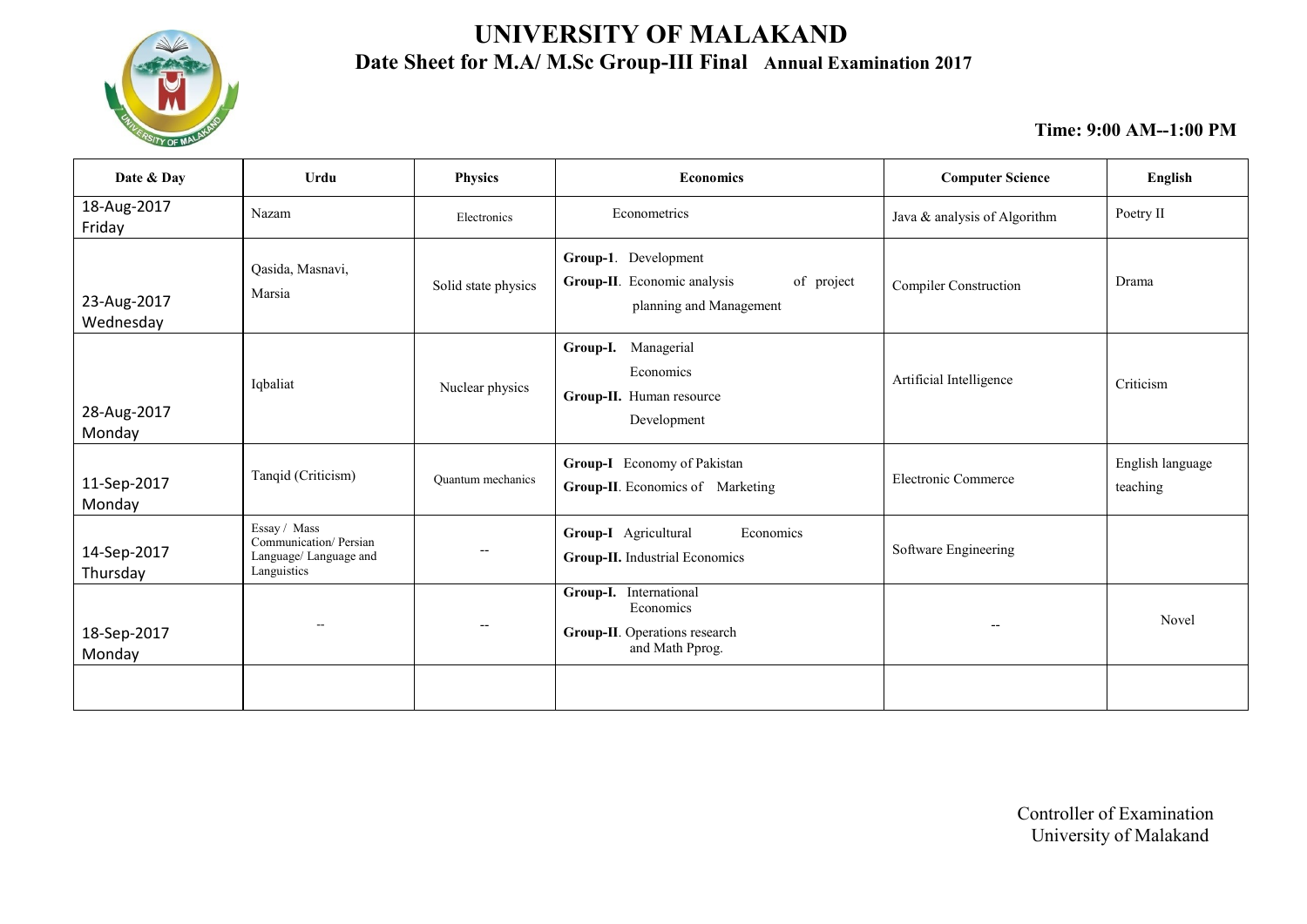

#### **UNIVERSITY OF MALAKAND Date Sheet for M.A/ M.Sc Group-III Previous Annual Examination 2017**

| Date & Day               | <b>Botany</b>                                            | Chemistry                                                       | <b>Mathematics</b>         | Psychology                                |
|--------------------------|----------------------------------------------------------|-----------------------------------------------------------------|----------------------------|-------------------------------------------|
| 21-Aug-2017<br>Monday    | Virology, Bacteriology & Phycology                       | Physical Chemistry                                              | Real analysis              | Historical and contemporary<br>psychology |
| 24-Aug-2017<br>Thursday  | Mycology and plant pathology                             |                                                                 | Algebra                    | Learning cognition and motivation         |
| 28-Aug-2017, Monday      |                                                          | Organic Chemistry                                               |                            |                                           |
| 29-Aug-2017<br>Tuesday   | Comparative morphology of<br>archegoniate and Palynology | $- -$                                                           | Complex analysis           | Research methodology                      |
| 12-Sep-2017<br>Tuesday   | Plant Biochemistry                                       | In-organic Chemistry                                            | Topology                   | Statistics for psychology                 |
| 15-Sep-2017<br>Friday    | Anatomy, embryology and taxonomy<br>of Angiosperms       | $\overline{\phantom{m}}$                                        | Programming. in C language | Psychological Testing and<br>Measurement  |
| 19-Sep-2017<br>Tuesday   | Plant Ecology                                            | Analytical Chemistry/ Biochemistry/<br><b>Applied Chemistry</b> |                            | Psychopathology                           |
| 20-Sep-2017<br>Wednesday |                                                          |                                                                 |                            |                                           |